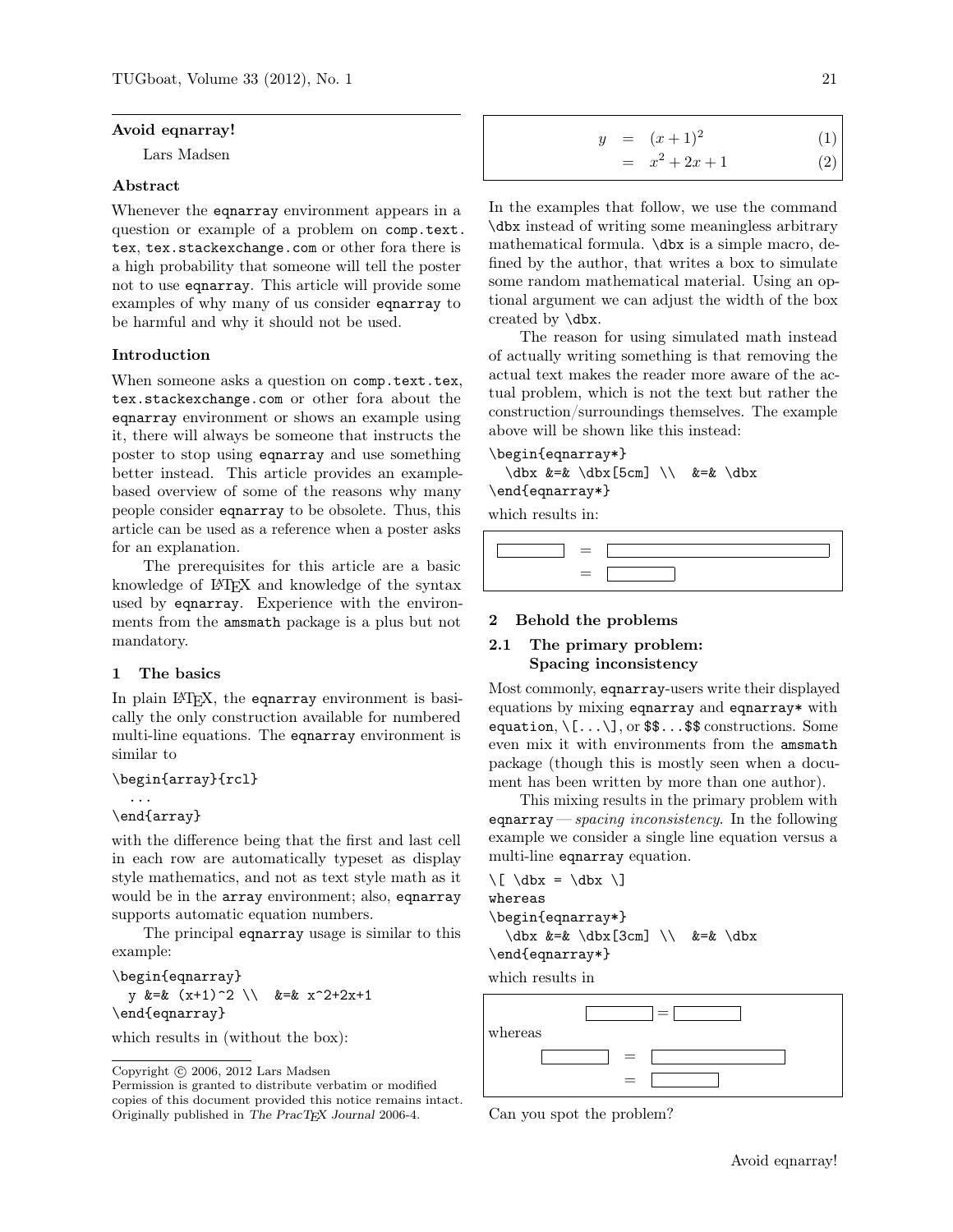It is even more obvious when we place the same code using eqnarray and equation next to each other:

```
\begin{eqnarray} \dbx &=& \dbx[3cm]
\end{eqnarray}
  versus
\begin{equation} \dbx = \dbx[3cm]\end{equation}
```
which results in



Can you see the difference?

We notice how the spacings around the  $=$ 's are inconsistent, i.e., not equal. Consistency being one of the key values in any good document design, the spacing around the = signs should be equal on both sides (not counting stretch), no matter which construction is used.

Since eqnarray is (naively) built on top of the array environment we still have the \arraycolsep space between columns, which then affects the spacing around the ='s in our case. We could change the value of \arraycolsep:

\setlength\arraycolsep{1.4pt}% some length \[ \dbx = \dbx \] \begin{eqnarray\*}  $\dagger \, \& = \& \dagger \, \& = \& \dagger \,$ \end{eqnarray\*}

Resulting in:



Changing the value of \arraycolsep, however, will also change the appearance of any other construction that might be using array, so this does not suffice; see the following example.

```
Before the change:
\begin{eqnarray*}
  A &=& \left(\begin{array}{cc}\dbx&\dbx\\
              \dbx&\dbx\end{array}\right)
\end{eqnarray*}
after the change:
\setlength\arraycolsep{1.4pt}% some length
\begin{eqnarray*}
  A &=& \left(\begin{array}{cc}\dbx&\dbx\\
              \dbx&\dbx\end{array}\right)
\end{eqnarray*}
```
Resulting in:



Some people argue that this larger spacing is a good thing, that it helps understanding the equations in question. For that to be true the author should do this with every single equation, whether the equation was written using eqnarray or not. Consistency above all. We can plainly see that eqnarray does not follow the spacing conventions Knuth set out in TEX, whereas both equation and  $\langle [\dots \rangle]$  do.

Here is another example from a set of notes I have been editing (actual code from the original unedited notes).

### \begin{eqnarray\*}

{\cal C}\_{0} &\subseteq& {\cal C}\subseteq  $\sigma$  ({\cal C}\_{0},{\cal N}), \end{eqnarray\*}

$$
\mathcal{C}_0 \quad \subseteq \quad \mathcal{C} \subseteq \sigma(\mathcal{C}_0, \mathcal{N}),
$$

Which makes one wonder if LAT<sub>EX</sub> authors even notice the difference in spacing, or do they just accept it as a fact of life?

Even though eqnarray might not be recommended for one-liners, they do still appear quite a lot in the 'wild'.

As eqnarray is the only multi-line construction for plain LATEX, what should be used instead? Short answer: Use the environments from the amsmath package, in particular the align environment.

Longer answer: There are a few packages that can help including nath, mathenv and amsmath. Using amsmath is highly recommended since it is already included as part of every LAT<sub>EX</sub> installation.

For those not familiar with the amsmath package we present a few useful constructions in Appendix [A.](#page-0-0)

### 2.2 Problem  $#2$ : eqnarray can overwrite equation numbers

Given a long formula which happens to fit within one line were it not for the equation number, eqnarray will happily just ignore the equation number, without any warnings.

\begin{eqnarray} \dbx &=& \dbx[5cm] \end{eqnarray}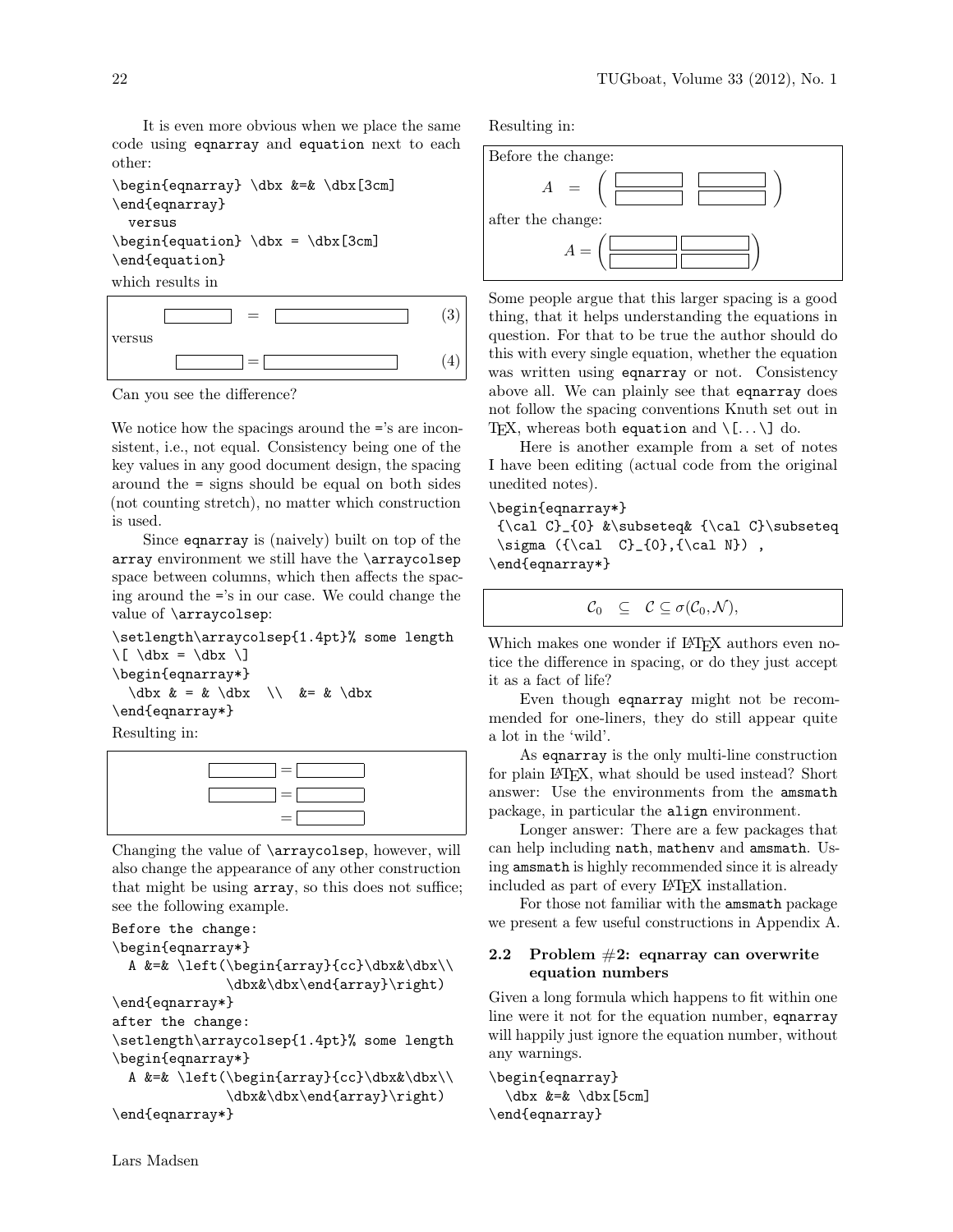$=$  (5)

It can get even worse. Assume we are using the leqno class option, i.e. equation numbers on the left. Then assume we have a math line that is slightly longer than the text width: $<sup>1</sup>$  $<sup>1</sup>$  $<sup>1</sup>$ </sup>

Left text edge \hfill right text edge% \begin{eqnarray} \dbx &=& \dbx[5.7cm]

\end{eqnarray}

| Left text edge | right text edge |
|----------------|-----------------|
|                |                 |

No offence, but why on earth is eqnarray moving the equation number? Let us see what happens if we take the same example and switch back to equation numbers on the right:

```
Left text edge \hfill right text edge%
\begin{eqnarray}
  \dbx &=& \dbx[5.7cm]
```
\end{eqnarray}

| Left text edge | right text edge |
|----------------|-----------------|
|                |                 |

 $Sigh...$ 

Well, at least that will teach authors to remember to break their equations properly.

At least the environments from the amsmath bundle take the equation number into consideration. Here is an example using align:

\begin{align}  $\dbar x$  &=  $\dbar x$  [5.7cm] \end{align}



#### 2.3 Problem  $#3$ : Silence of the labels

Part of my job is to process a preprint series published by my department. This brings me into contact with many different styles of LATEX writing and usage. One thing that I frequently do (as part of my visual improvement procedures) is convert eqnarray environments into align environments (or similar). This is where one starts to find the hidden label errors. Most often these occur when two or more people have been writing/editing the same file.

Here is the first example:

\begin{eqnarray}  $\dagger \dagger \dagger \dagger \dagger \dagger \dagger$  = &  $\dagger \dagger \dagger$  $\dbar x = \dbar \dbar \ldots \ldots \dbar q:2} \nonumber$ \end{eqnarray} From equation  $(\ref{eq:2})$  we conclude \begin{equation} \dbx=42. \end{equation} So the author had an equation which he or she

no longer wanted to have numbered (\nonumber). Which is perfectly reasonable, but the author neglected to check whether the now-dead label (eq:2) was referred to. The result is as follows:

<span id="page-2-1"></span>From equation (10) we conclude  
\n
$$
\begin{array}{|c|c|c|c|}\n\hline\n&=&\hline\n\end{array}
$$
\n(9)  
\n
$$
= 42.
$$
 (10)

Huh? This might end up as an interesting form of argumentation. It seems as if eqnarray actually steps up the equation counter at the start of every line (hence \label catches something) and when it encounters \nonumber it does not write any equation number and steps the equation counter one down again. On a side note, equation has the same problem if one mixes it with \nonumber (something which is not fixed by using amsmath).

The worst thing here is that equarray does this silently, without warnings, so if you do not know that this might happen you will never notice it unless someone carefully reads the article.

As it happens, I recently received an article which showed exactly the same problem in eqnarray\*. Here one only has to place a label inside a nonnumbering eqnarray\* (we use \theequation to show the current value of the equation number):

```
Current equation number: \theequation
\begin{eqnarray*}
 \label{eq:4}
  \the equation \& = \& \dagger\end{eqnarray*}
The reference is (\ref{eq:4}).Current equation number: \theequation
Resulting in:
```


Who smells a rat? So, even in equarray\* the equation counter is stepped up, and later stepped down at the end of each line. As we have seen, this is a problematic approach.

<span id="page-2-0"></span><sup>&</sup>lt;sup>1</sup> Example provided by Barbara Beeton.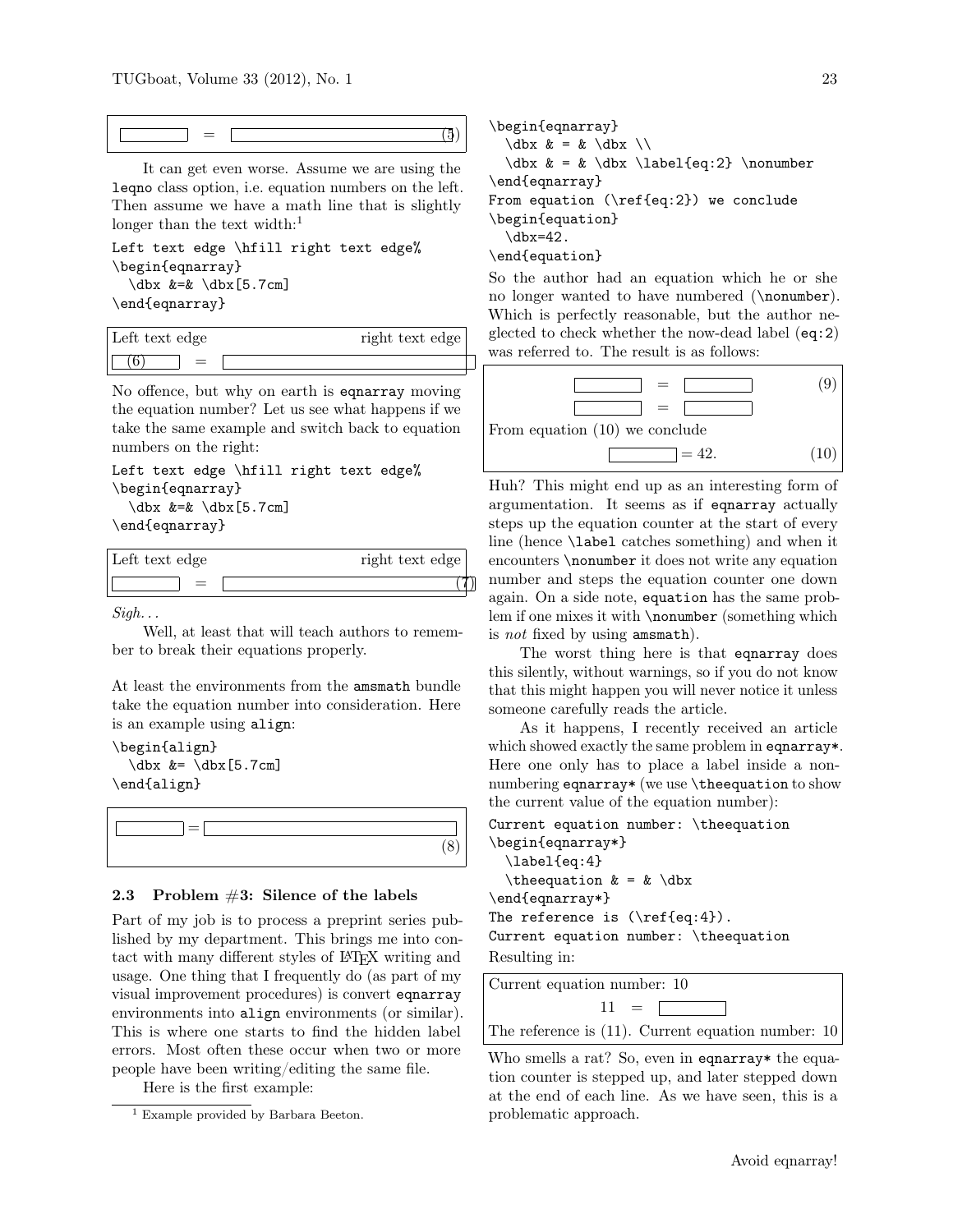### 2.4 Problem  $#4$ : The amsthm package vs. the eqnarray environment

If one uses the amsthm package, and its proof environment, then you will get automatic placement of an "end of proof" marker. Sometimes one ends a proof with a displayed formula and may want to place the end marker near the equation number. This may be achieved by simply issuing \qedhere on the last line of the formula.

```
\begin{proof}
 \dots
 \begin{equation*}
    a=0. \qedhere
 \end{equation*}
\end{proof}
```

|        | <i>Proof.</i> $\ldots$ |  |
|--------|------------------------|--|
| $a=0.$ |                        |  |

This handy little feature, as one might guess by now, does not work with eqnarray!

### 3 Solution

The best solution is to *not* use the equarray environment at all. Use the environments from amsmath instead. If in some case that will not do, the mathenv package reimplements eqnarray to work more rationally. It also removes the restraint on the number of columns in an eqnarray. (Unfortunately, mathenv is not compatible with certain useful modern packages, notably siunitx.)

Sadly we see many journals and publishers who still recommend (or at least mention) the use of eqnarray in their guides for authors.

#### A The amsmath package

For more information about amsmath see [\[2\]](#page-4-0), [\[1\]](#page-4-1) and [\[4\]](#page-4-2) (in order of recommended reading). This appendix gives a few interesting constructions, mainly showing replacements for common eqnarray usage.

All of the following examples require amsmath, hence the document preamble must include:

#### \usepackage{amsmath}

One thing to note about amsmath is that every environment from amsmath that provides equation numbers also has a \*-version which does not. The package also includes an equation\* environment which is missing from plain IATFX.

Now the first thing we need is a replacement for eqnarray. We choose align, which has a slightly different syntax than eqnarray:



Note the reduced number of &'s.

Here is another common eqnarray construction and its align counterpart:

\begin{eqnarray\*}  $\dbar$  &=&  $\dbar$  [1cm]  $\iota$ &  $k + \d{b}$ &=& \dbx \end{eqnarray\*} = + = \begin{align\*}  $\dot{x} = \{\} \& \dot{x}[1cm]\}\$  $& + \d{d}b$ **x** \\  $= \{\} \& \backslash \text{dbx}$ \end{align\*} =  $^{+}$ =

Notice the use of  $\{\}$  when the  $\&$  is placed to the right of a relational symbol. Also note that the spacing around the + is correct in the align case but not when using eqnarray.

One construction not easily achieved with base LATEX is a formula spread over several lines but with only one equation number for the entire formula. Again, this is easy using constructions from the amsmath package:

```
\begin{equation}
  \begin{split}
     \dot{x} = \ddot{x} [3cm] \ddot{x}& = \ddot{b}\end{split}
\end{equation}
```


Notice how the equation number is vertically centred. The syntax for split is otherwise more or less the same as for align\*.

amsmath also provides the aligned environment, which is basically the full align environment, but for *inner* use. (Like eqnarray, split can only have one so-called alignment column, while align and aligned can have several.)

```
\begin{equation}
 \begin{aligned}
```